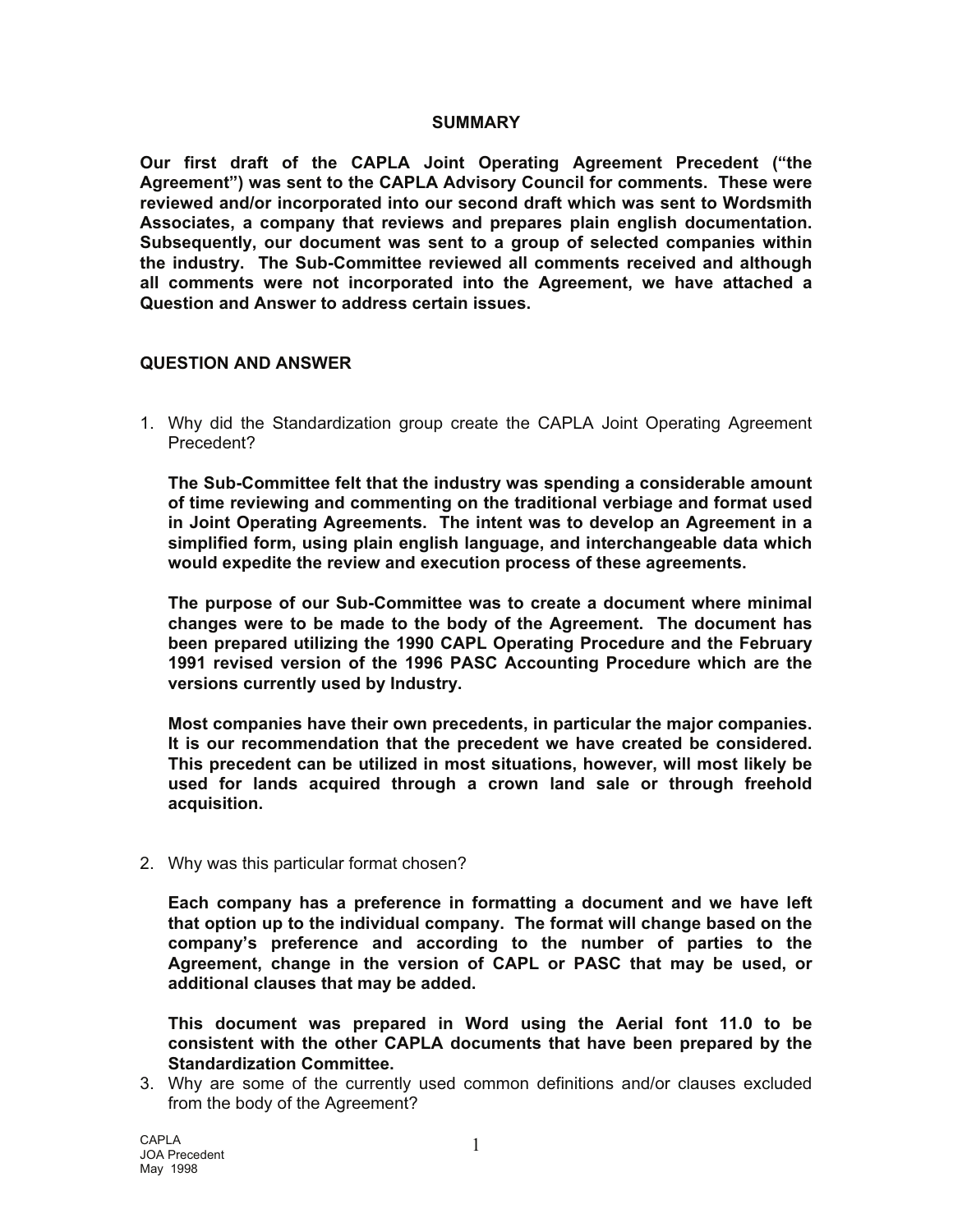**To avoid duplication certain defined terms and clauses were not included in the body of the agreement as they are defined in Clause 101 and throughout the body of the Operating Procedure.** 

4. Why is the effective date not the same date as the Agreement date and why is it set out on Schedule "A" and not in the body of the Agreement with the defined terms?

**In most cases the date of the Agreement and the effective date are the same. However there are cases where these dates differ (i.e. an agreement prepared well after the fact as clean up). To eliminate the amount of required changes made to the body of the Agreement, the effective date was put on Schedule "A".** 

5. Why was the party appointed as Operator not set out within the body of the Agreement?

 **To eliminate the amount of changes made to the body of Agreement, the Operator was set out on Schedule "A".**

6. Why was a Goods and Services Clause not included in the Agreement?

**The Goods and Services Clause is covered under Clause 113 of the 1996 PASC Accounting Procedure which is the version currently being used by the industry.** 

7. Why was a counterpart execution page not included in the Agreement?

 **Clause 9 (e) of the agreement provides for counterpart execution.** 

8. Does the precedent provide for additional clauses?

**During our discussions and review of the clauses contained in Joint Operating Agreements, there were several clauses that some companies require be included in their Joint Operating Agreements. An example of these clauses include Plant Participation, Area of Mutual Interest, Segregation, Environmental, Lease Selection and Special Penalty Provisions.** 

**The Sub-Committee focused primarily on standard clauses. It was not our intent to standardize additional clauses such as those referenced above. However, these issues had to be addressed. Some companies prefer to handle certain of these issues by separate agreements.**